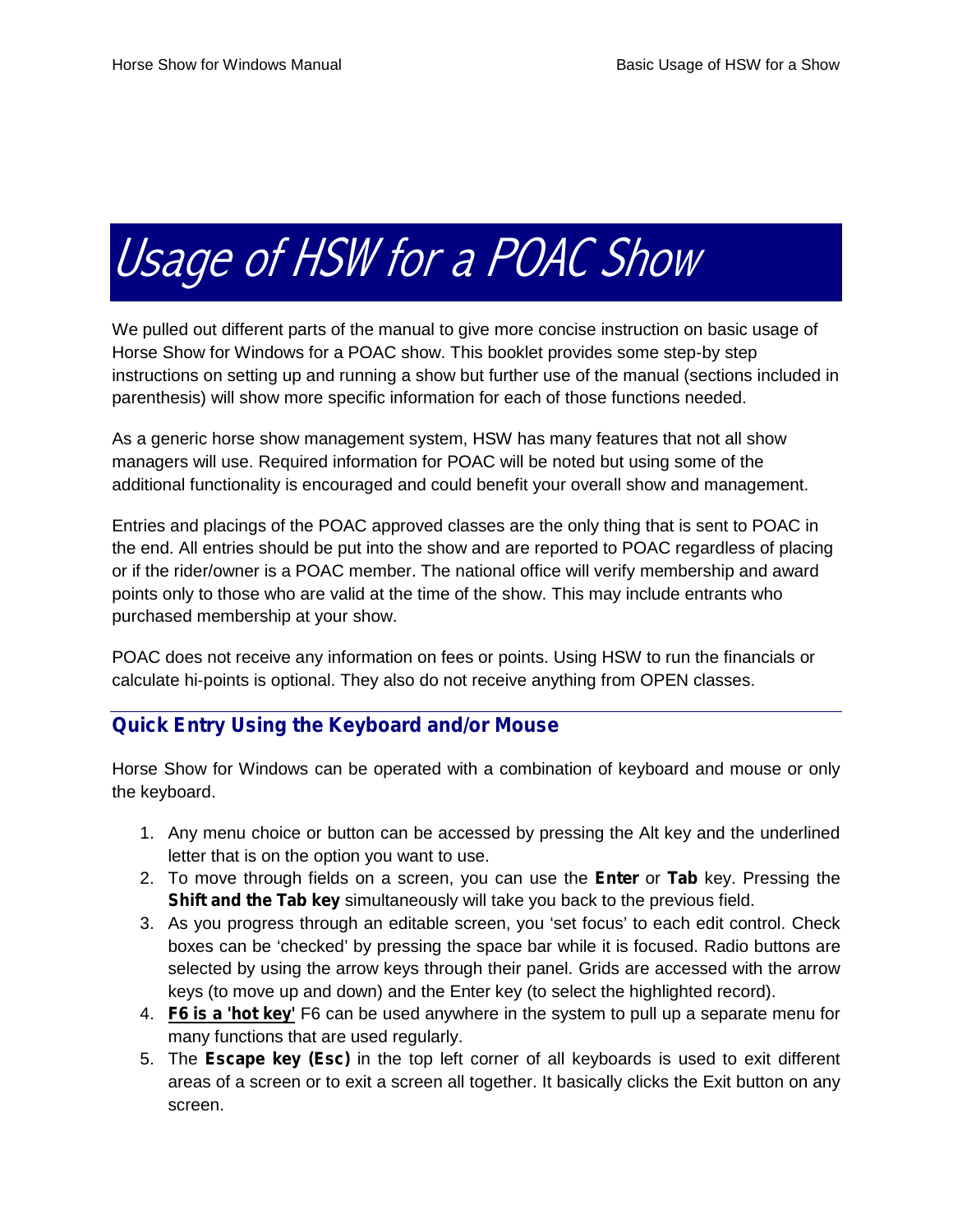- 6. **Check boxes** these boxes can be checked or unchecked by entering to the field pressing the space bar or clicking on them with the mouse.
- 7. **Radio buttons** these can be toggled between by using the arrow keys on the keyboard or by using the mouse and clicking on them.
- 8. **Lookup boxes** any fields with an ellipse button (…) or a down arrow key beside the field is a lookup box. To delete information out of these have the field highlighted, then hit the backspace button (not delete).
- 9. **F2** is an edit key that can be used when you are in a horse or person name field. Pressing this key will take you to the Horse or People Information screen to change any information on the horse/person you are working with. This saves time on data entry, so you don't have to exit out of one area to go to another.
- **10. F3** is an add key that can be used when you are in a horse or person name field. Pressing this key will take you to the Horse or People Information screen to add a new horse/person.
- 11. **F6** is a 'hot key'. F6 can be used anywhere in the system to pull up a separate menu for many functions that are used regularly

# **Entering and Searching for People**

All fields that may contain people names are 'flipname' fields. In order to facilitate finding names and sorting by last name, you should enter all names with the last name first, followed by a semicolon (;), followed by the first name and middle name or initial. When printing reports or displaying information on the screen, the name will be 'flipped' around the semicolon and displayed as first middle last.

Company or farm names should be entered normally.

As you type a name into a field, the software automatically 'finds' the person you are entering. You will see personal information come up in the drop down box of the field. If this information matches the person you are looking for, press Enter to complete their name. If there is not a match, continue typing the letters until you find the correct person or are prompted to add a new one in the system.

# **Searching for Horses**

## *By Name*

Type the horse's name and you will be given all horses in the system that match what you are typing.

## *By Association Number*

First type the @ sign and then the registration number of the horse and the system will search by license number.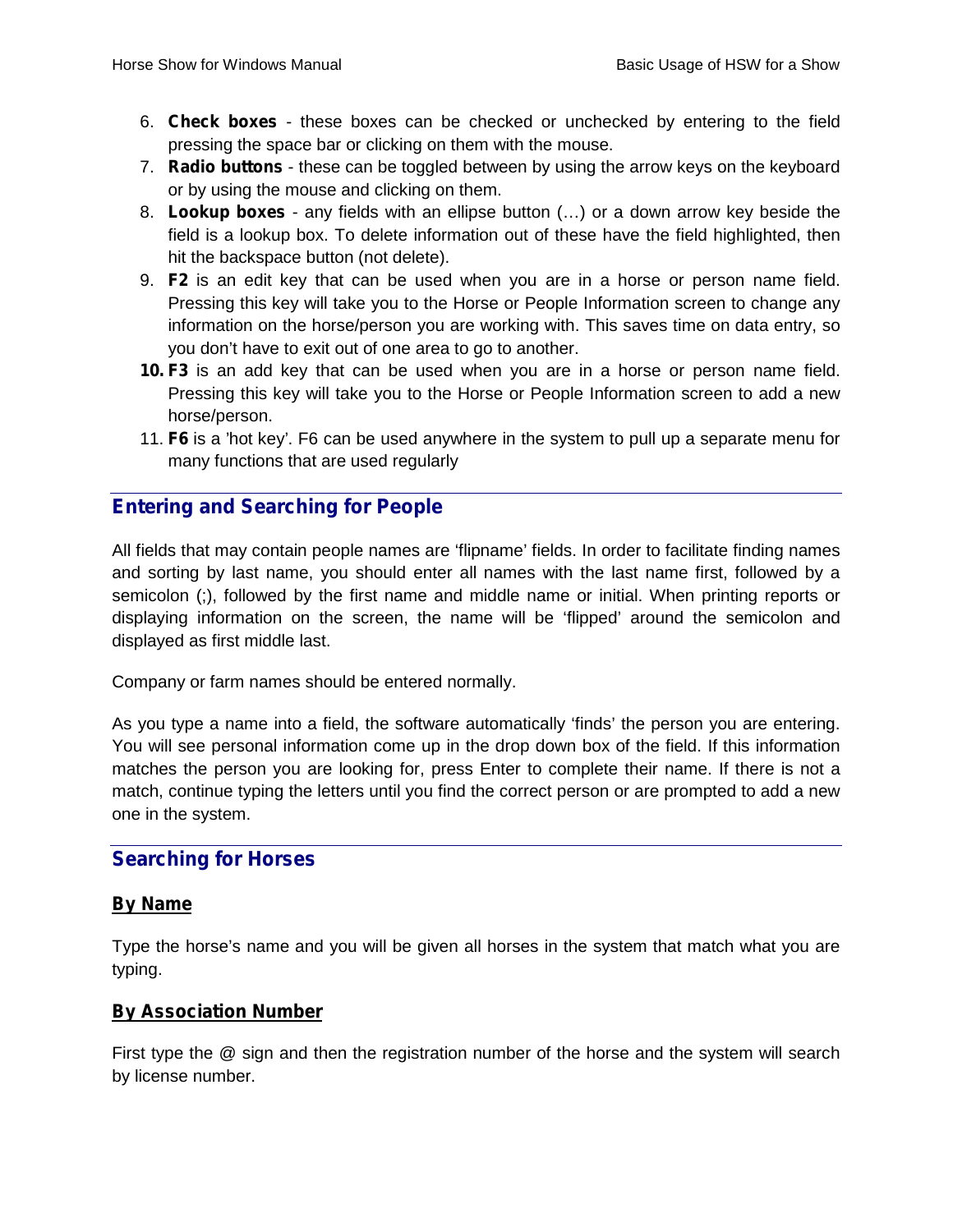# **Things to do before creating your show**

#### *Verify that all Fee Types used in your shows are included in the database.*

- 1. Fees are NOT sent to POAC and this option is not required.
- 2. If you plan to use the software to track your financials, feetypes are necessary.
	- a. Modify existing fee types, if needed. (Financial | FeeTypes)
	- b. Add new fee types, if needed. (Financial | FeeTypes)

#### *Verify that all classes used in your shows are included in the database.*

- 1. All approved classed for POAC are included in the database.
	- a. View the class codes (Classes) or print a list (Reports | Listing of Class Codes) to note the ones your show will be using.
- 2. If you plan to use the software to track all your entries and do hi-points, any classes are not approved by POAC should be set up under the OPEN association.
	- a. View (Classes) or print a list (Reports | Listing of Class Codes) to see what OPEN classes are already set up.
	- b. Add new OPEN classes, if needed. (Classes)

#### *Setup any customized Points models for Hi-Point/Circuit Awards*

- 1. Points are NOT sent to POAC.
- 2. If you plan to use the software to calculate hi-points for your shows, decide whether to use the national point models or your own points.
	- a. Using national points:
		- i. The correct models are automatically connected to the POAC classes based on the show type that your show is set to.
		- ii. OPEN classes need to have the correct points model connected as HSW does not connect any points models to those classes automatically.
	- b. Using your own points:
		- i. Add new model(s), as needed. (Models | Points Models)
		- ii. Connect the new model(s) to POAC and OPEN classes.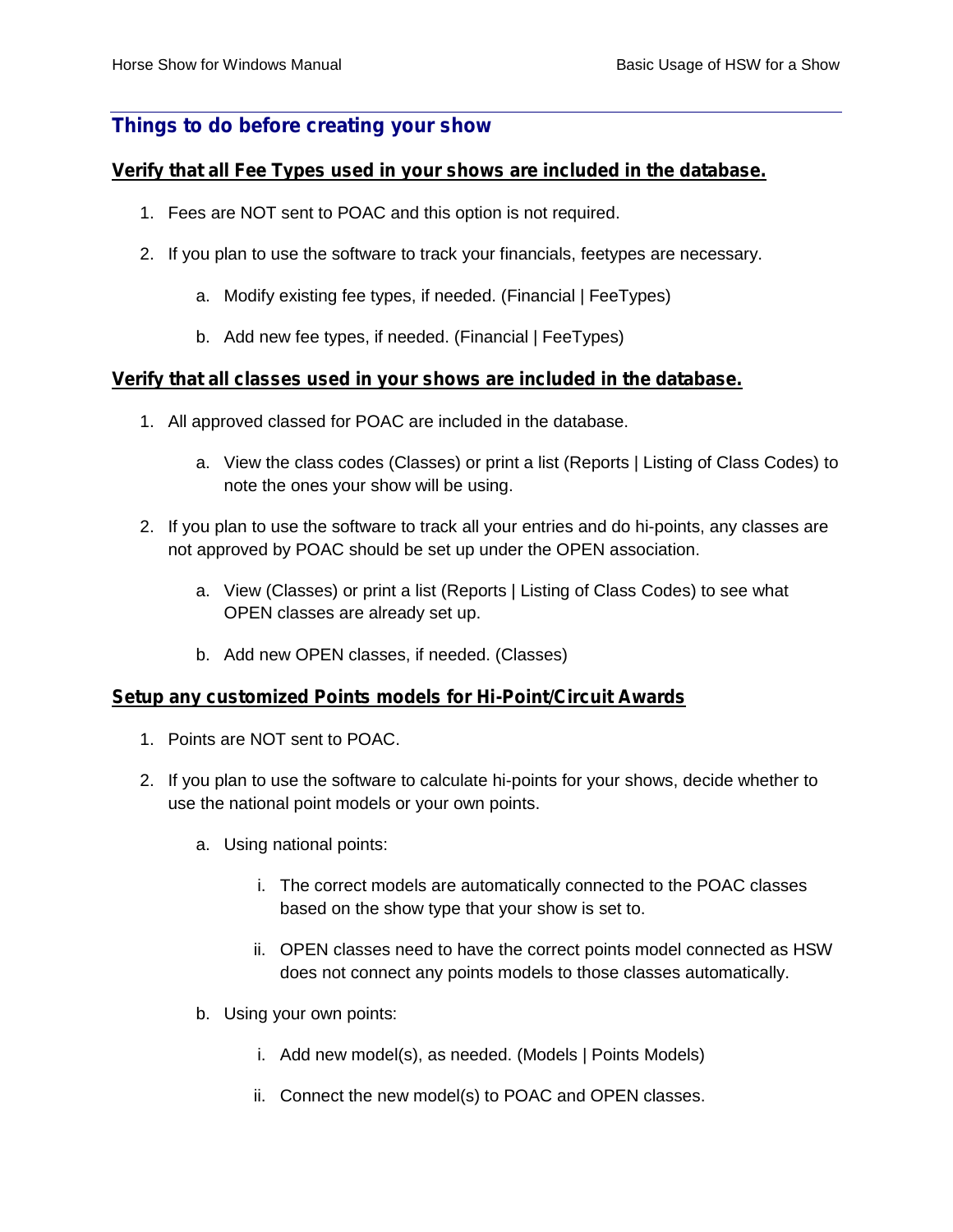#### *Setup any customized Payout models for paybacks*

- 1. The payout functionality is NOT included in the license that POAC has purchased for each of their affiliates.
- 2. If your shows payout money and you want the program to calculate payouts, your affiliate will need to purchase the Business Package.

#### *Update System Preferences to allow for your particular usage during your shows*

- 1. Set default information to start with (Utilities | Maintain System Preferences top section).
- 2. Set program usage preferences (Utilities | Maintain System Preferences checkboxes in middle/left section).

## *Set up Pre-set Lists for High Points and Year End Awards*

- 1. To calculate high points (either for shows or year-end), you'll need to setup the groups of classes that you are tracking for points. (Awards | Circuit/Hi-Point Awards | Pre-set lists)
- 2. New information has been added to this section to allow restrictions on rider and pony age, sex, and height.
	- a. For restrictions to work properly, complete information should be a part of each person or pony record. Valid birthdates and sex of the rider, foal year, height and sex of pony need to be included.
- 3. At the Show:
	- a. All shows connected together in the circuit are included.
	- b. If you have subsidiary shows connected to a master show, it uses the subsidiary shows and NOT the master show.
	- c. Currently the 'Horse only' option is not yet working if you have pony only awards you will need to add points together under all the back#s that that pony uses.
- 4. At Year-End:
	- a. Use the 'Select Shows' button to select all the shows during the season that you will be rolling up for year-end awards.
	- b. Currently the 'Horse only' option is not yet working if you have pony only awards you will need to add points together under all the back#s that that pony uses.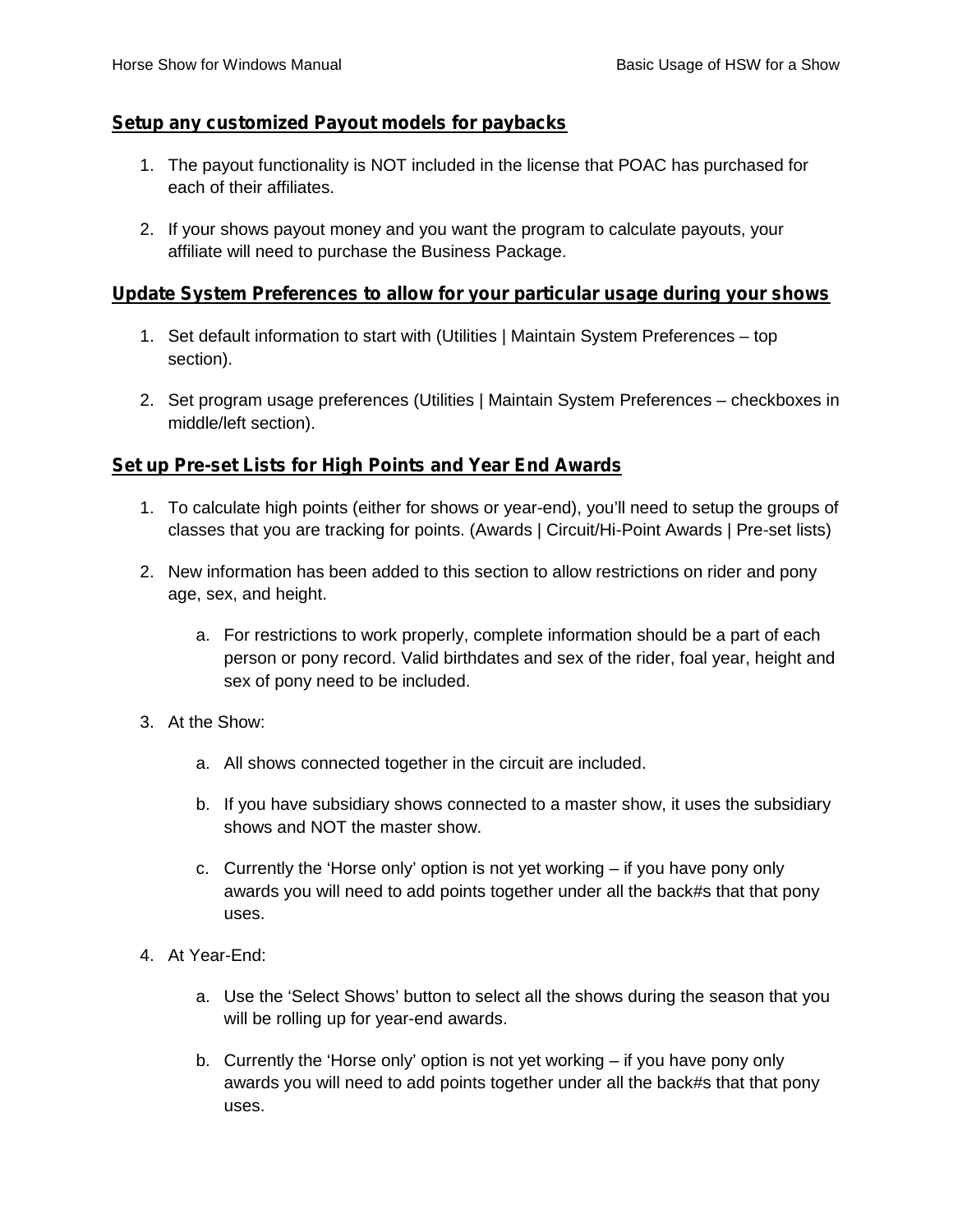# **Create show(s)**

All shows are created from Shows | Show Information. There is a wizard to guide you through the process.

#### *Master Show/Subsidiary Show Definition*

A **master show** is considered the 'overall' show that is being held regardless of the amount of days it is spread over and/or how many judges are in the ring. It combines all judge's ranks/scores while allowing individual judge information to cross into subsidiary shows, if needed. Every time you hold a slate of classes (a show), you will create a master show.

When you hold shows where more than one judge is in the ring at a time, a **subsidiary show** is created under the master show for each judge. Subsidiary shows generally have all the same classes as their master. Entries, fees, and results are done at the master show level but individual judges are entered for each class and the program automatically distributes the correct information under each judge for reporting.

**Examples:** For a single judged show, your master show ID would be the same as the approving associations show ID. In a double judged show, the master show would be a 'dummy' show that is set up first and the subsidiaries pull in the classes but have the single judge's show ID and the 'dummy' master show ID.

## *A Few Basics Before Setting Up a Show*

The subsidiary shows draw only from classes entered into the master show so every class that will be held in the show MUST be entered into the master.

To hold Grand/Reserve classes, enter each class as a separate one into your show. If your showbill does not have a separate number, put them at the end of the list of classes. Each Grand/Reserve class has its own approving association code and is noted as such by checking the 'Is Grand/Reserve' box in the Classes area. Each class that feeds into those Grand/Reserve classes has the proper class codes in the 'Grand class' and 'Reserve class'. After all results are entered for the classes that feed into the Grand/Reserve classes, the program automatically brings over the entries that qualify ( $1<sup>st</sup>$  and  $2<sup>nd</sup>$  place winners from the feeder classes). Then results can be entered.

## *Types of Shows*

#### *1. Single Judged Show*

- A. Only one master show is needed.
	- i. The Show ID and Mastershow # should be the same. While the system requires show IDs, POAC does not provide them. Feel free to use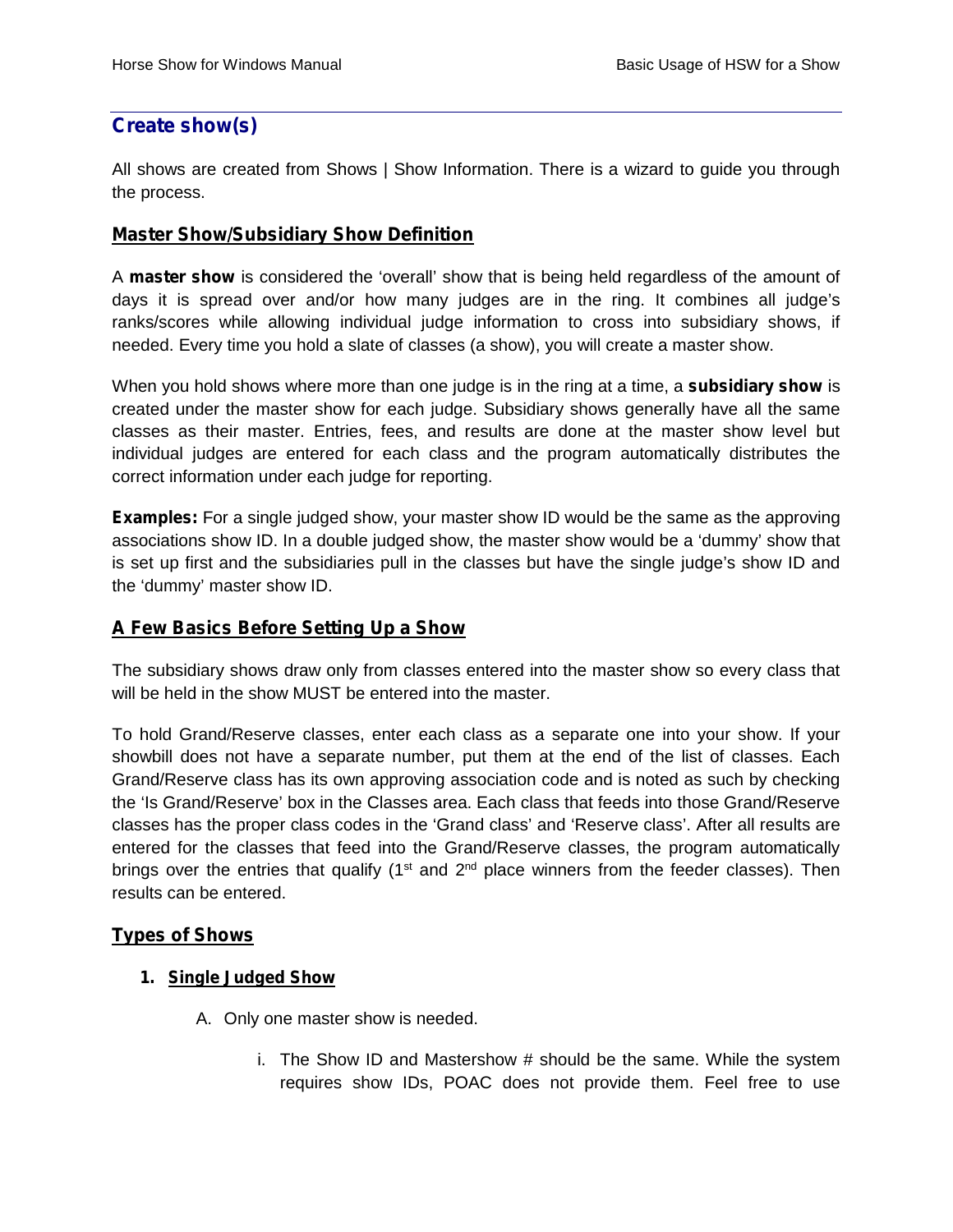whatever numbers that you find useful; date of the show, # of show during the season, etc.

- ii. Enter Manager, Show Name, Dates, and Location (location is optional).
- iii. First Show in Circuit field is **ALWAYS** the Mastershow # of the show held first. If you have more than one show being held during the weekend, EACH show should have the same mastershow in this field.
- iv. Add Circuit Points model only if all classes within the show are pointed the same way. If using POAC national points, this field can be left blank.
- v. Enter POAC as the Approving Association.
- vi. Choosing the correct Show type is important as it ties back to the model that the program will use to calculate points.
- vii. Fee multiplier will most likely be 1 as all fees will be singly charged.
- viii. Start adding classes under show.
	- 1. Showbill numbers will be generated automatically but can be overwritten.
	- 2. Include Approving Association of the class being entered.
	- 3. Enter the class code from approving association.
- ix. Enter the Go under each class.
	- 1. Default of first Go (1) will always come up. Every class MUST have at least one Go.
	- 2. The date noted here is used as check box during entry process. The default date is the starting date of the show but it can be changed, if needed.
	- 3. Generally all the information that comes up can be left as default.
- x. Add judge information.
	- 1. After **ALL** the classes have been set up, you can assign the same judge to each of them by selecting any class and double clicking on the Go.
	- 2. Choose Add Judge and you will be prompted for the name of the judge. Once you have the judge listed and click Ok, you will be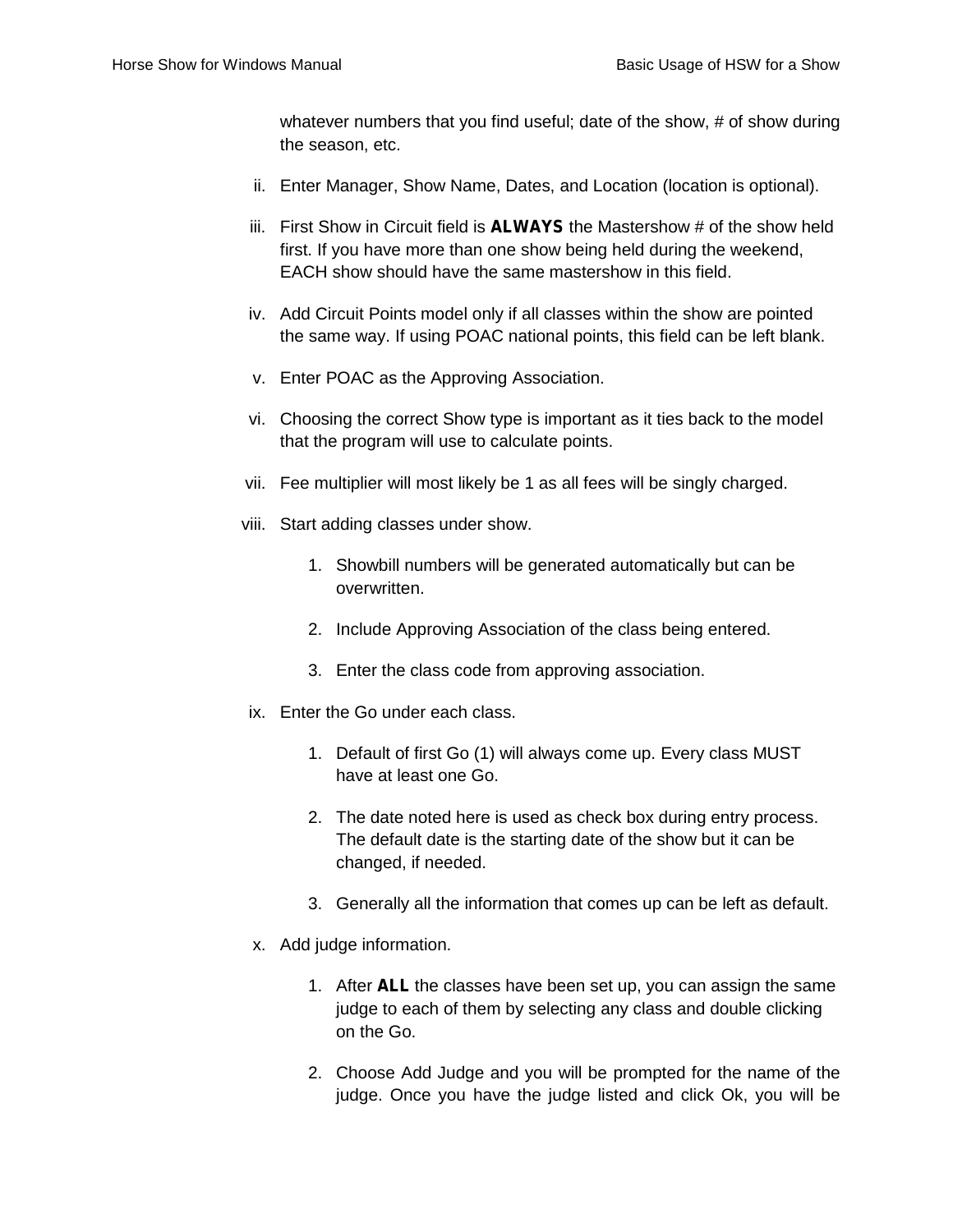asked if you want to apply this judge to ALL the classes in this show, and clicking Yes will do so.

B. No subsidiary shows are created for a single judged show.

#### *2. Multiply Judged Show (where results from each judge are split out individually)*

- a. All entries, results, and reports are done at the master show level with no moving back and forth from show to show in a multiply judged show.
- b. Horse Show for Windows will automatically split out the individual results under each judge when entered from the same Results/Scoring screen.
- c. Create the master show.
	- i. The Show ID and Mastershow # should be the same. While the system requires show IDs, POAC does not provide them. Feel free to use whatever numbers that you find useful; date of the show, # of show during the season, etc.
	- ii. Enter Manager, Show Name, Dates, and Location (location is optional).
	- iii. First Show in Circuit field is **ALWAYS** the Mastershow # of the show held first. If you have more than one show being held during the weekend, EACH show should have the same mastershow in this field.
	- iv. Add Circuit Points model only if all classes within the show are pointed the same way. If using POAC national points, this field can be left blank.
	- v. Enter POAC as the Approving Association.
	- vi. Choosing the correct Show type is important as it ties back to the model that the program will use to calculate points.
	- vii. Fee multiplier will generally be the number of judges in the ring if classes are charged for each judge.
	- viii. Set up classes and Gos as for any show (see 1.A.vii and 1.A.viii) for more information on adding classes and Gos).
	- ix. When adding judges, include ALL the judges that will be in the ring for the master.
- d. One subsidiary show will be created for each judge in the ring.
	- i. Show ID is another number that you make up and the Mastershow  $#$  is the number created in the first main show.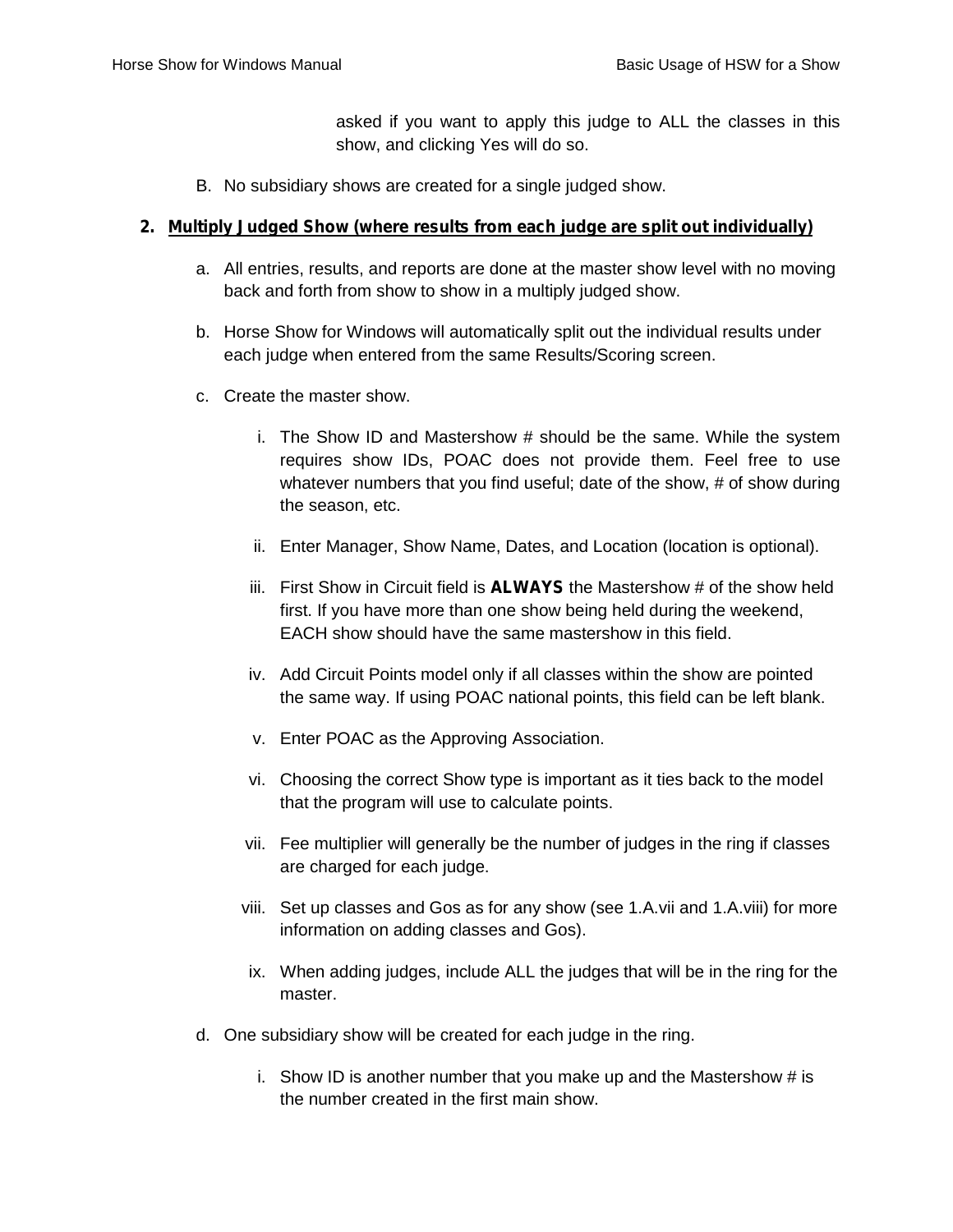- ii. Everything else is as above to create the show header.
- iii. Choosing the correct Show type is necessary as it is sometimes different from the master show and ties back to the model that the program will use to calculate points.
- iv. You'll get a box to include classes from the Mastershow automatically.
- v. Add ONLY one judge to each subsidiary in the same fashion that judges are added to a master show.

#### *3. Duplicate Classes function creates multiple shows with the same showbill.*

- a. Create the header of the show.
- b. When you get to the section where classes would be added, cancel out of the Shows area.
- c. From the Utilities menu, choose Duplicate Classes and follow the steps.

# **Take entries**

- 1. By back number (Entries | Back Number Mode) is easiest if having pre-entries or taking entries one at a time during the course of the show and entry cards/sheets are used for each entry.
	- a. Set up the Back#:
		- i. Connect the pony;
		- ii. Connect the responsible party (person in charge of paying fees);
		- iii. Connect the rider.
	- b. Connect classes to the Back#
		- i. Click Add; select Class;
		- ii. Enter showbill number;
		- iii. Allow payee to fill in (payee is a required field but it will automatically populate with the owner of the pony);
		- iv. Check the box (press spacebar while it's highlighted) for the day this entry will be going in – multiple days may be checked if you already know that this entry will be in more than one day.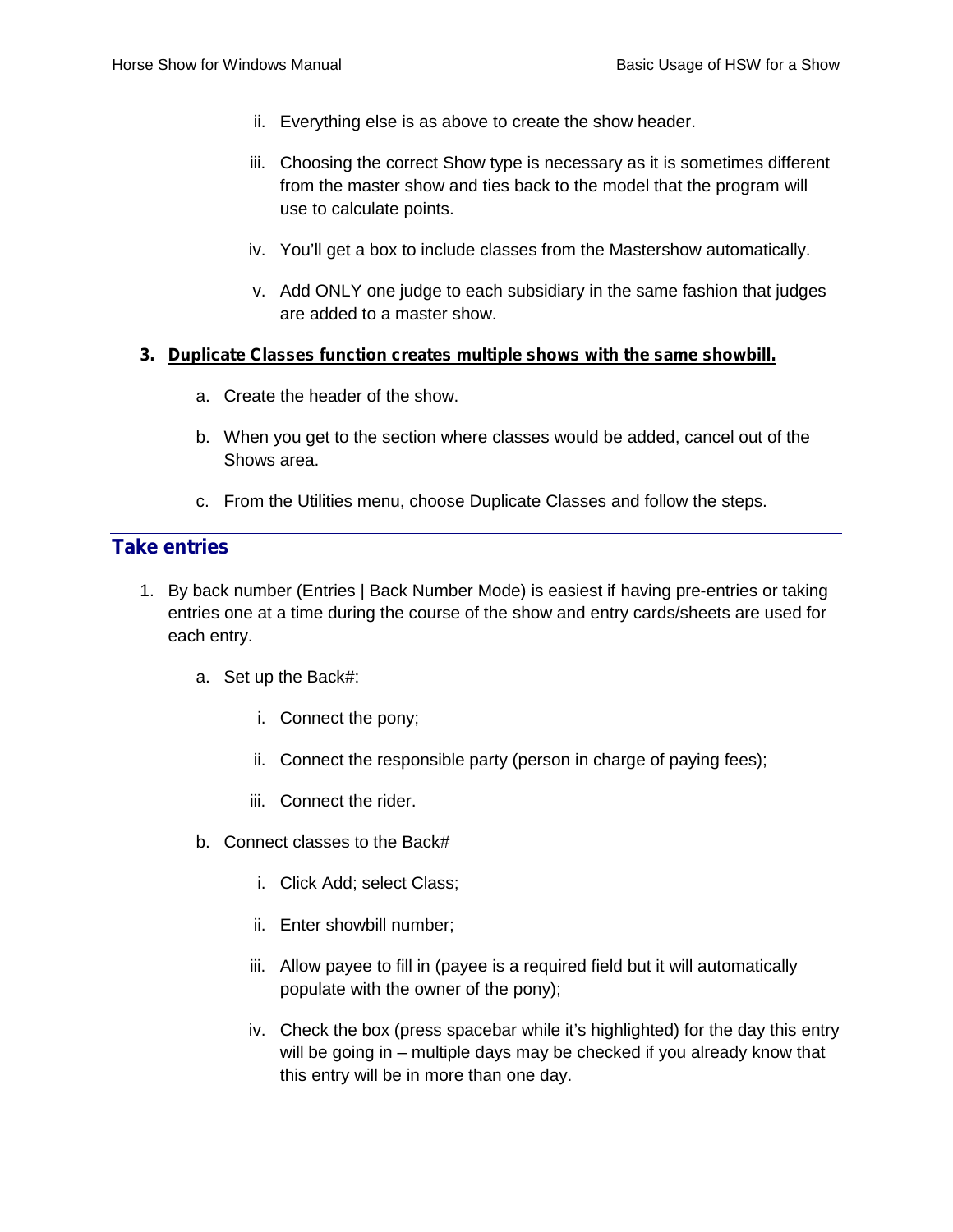- v. Click Ok to save the entry and start again for another class.
- c. Charges button shows all the fees that have been connected to the back#
	- i. Class and show/horse fees are automatically added
	- ii. Any other charges
- 2. By class (Entries | Class Mode) is easiest if adding entries after class is run and all back numbers, ponies, and exhibitors are known.

# **One to two classes before the start of a class**

- 1. Run Draw, if needed (Utilities | Working Order Draw OR F6 | Working Order Draw).
- 2. Print as many Announcer's Reports (Reports | Announcer/Ring Steward Report OR F6 | Announcer/Ring Steward Report) as needed.
	- a. If reports don't directly print to those who need them, run reports to the Announcer and the Ring Steward.
- 3. Split/Combine classes as needed

# **As Back#s enter the ring**

- 1. Update classes as needed
	- a. If more/less entries are in the ring than on listing (Entries | Back Number Mode OR Class Mode)
	- b. If exhibitor listed is incorrect (Entries | Class Mode)
- 2. Reprint Announcer's Report, if needed, and run it to those who need it.

## **At the end of each class**

- 1. Delete/Scratch no-shows from Entries | Class Mode.
- 2. Enter placings from Results/Scoring (from Main menu or Class Mode).
- 3. Calculate paybacks, if needed (Paybacks | Actual from the Results/Scoring menu)
- 4. Print Results sheets (multiple, if needed for posting).

# **Periodically throughout the show**

1. Run the error checking report (Reports | Entries Reports).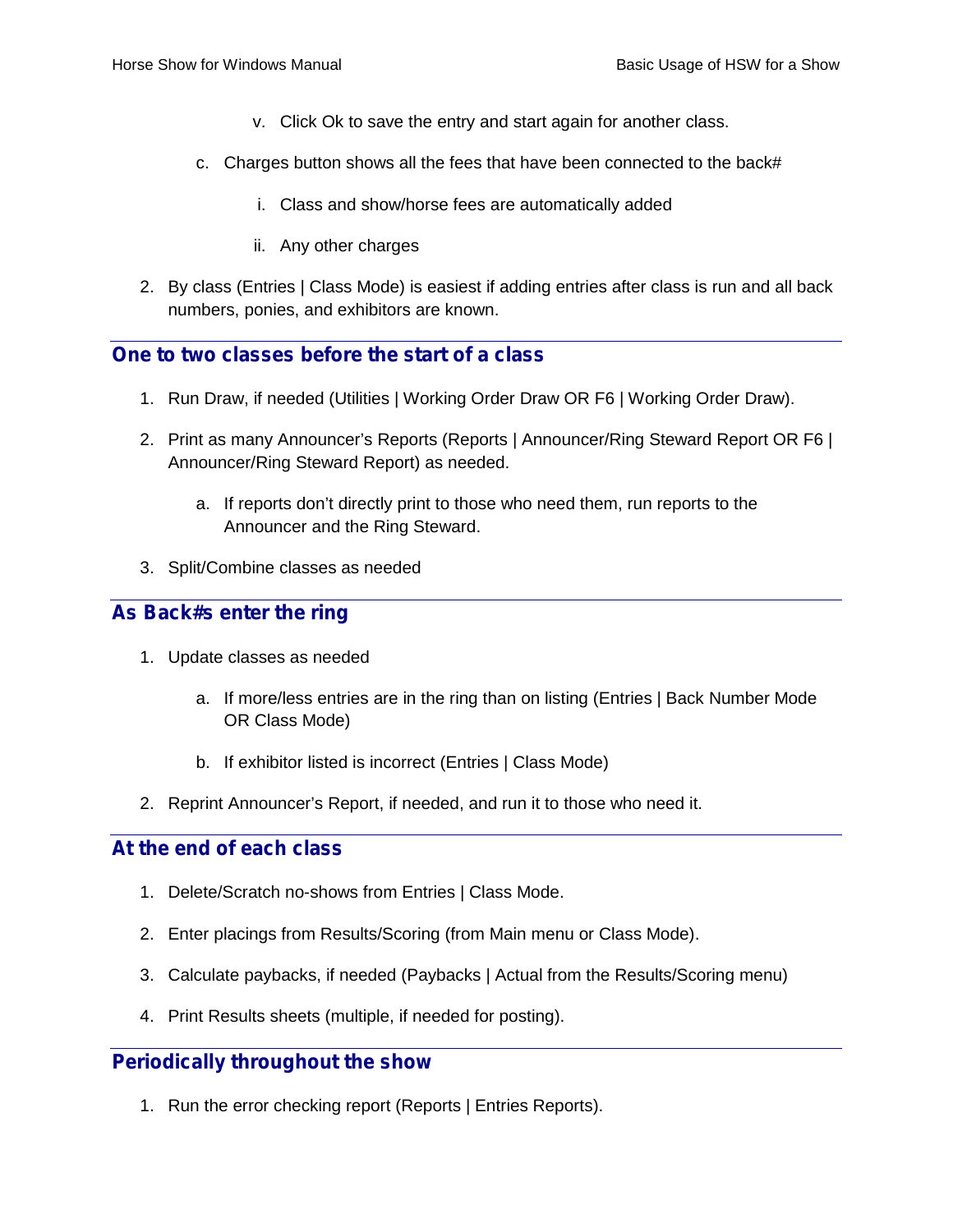- 2. Have any owners/exhibitors return to the show office to gather missing information.
- 3. Verify inputted results to judges cards
- 4. Print results reports to post for exhibitors (Reports | Information for Publication)
- 5. Run awards reports to keep exhibitors updated on where they stand (Awards | Circuit/Hi- Point Awards)

## **Awards**

- 1. While POAC does NOT receive points from your show, you can use the program to calculate your own high points.
- 2. See *Set up Pre-set Lists for High Points and Year End Awards* above.

## **Responsible Party Checkout**

- 1. Verify that all classes on the entry card/sheet are in the system (Entries | Back Number Mode).
- 2. View the statement (Financial | Maintain Charges or Entries | Back Number Mode [Charges button]) and verify that all charges are included.
- 3. Enter payment information.
- 4. Print a statement to give to the Responsible Party as a receipt; two can be printed to keep one for your records.

#### **End of show**

- 1. If doing financials:
	- a. View open accounts (Financial | Statements or Financial | Outstanding Balance Report) and go to each of the Responsible Party's charges (Financial | Maintain Charges) to close their accounts.
	- b. Run report (Financial | Earnings/Payments by Type) to verify that all money is accounted for.
- 2. Gather information to send to POAC:
	- a. Print reports to mail with judge's cards
		- i. POAC master sheet (Reports | Back Number List) in POAC format.
			- 1. Verify all information is included adjust and reprint as necessary.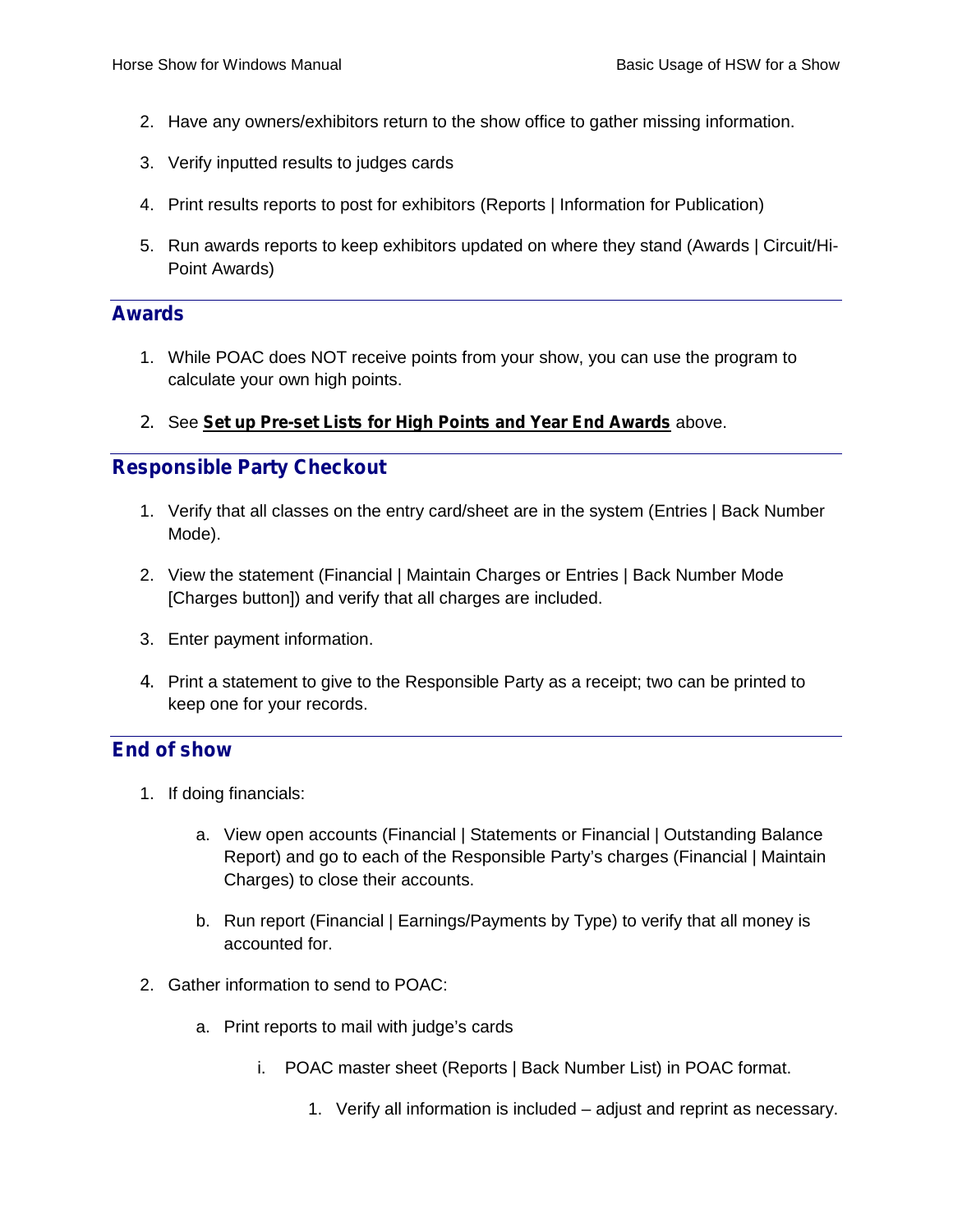- ii. Print results (Reports | Information for Publication)
	- 1. If double-judged show, select Subsidiary shows ONLY.
	- 2. Verify all judge(s) cards to inputted results adjust and reprint as necessary.
- b. Create disk for the national association (Utilities | Association Disk Creation).
	- i. Email to showdept@poac.org

# **Useful Reports**

Entries Reports

Entry/Stall Count Report

Class Entry Count Status

Can be printed to show exhibitors a snapshot of entry count in all classes

#### Cross Reference Reports for Current Show

Exhibitor/Responsible Party Listing

Owner/SSN/Responsible Party Listing

Responsible Party/Stalled With Listing

Horse/Owner/Exhibitor

Shows Validation/Classes Held

Judges Cards

Using the generic option, you can print labels to put on your judges cards that includes the show and class information and name of the judge.

#### Announcer/Ring Steward Report

Back Number List

Selecting POAC format will include the rider's name and information as needed by POAC.

Results by Class

Results for One Back Number